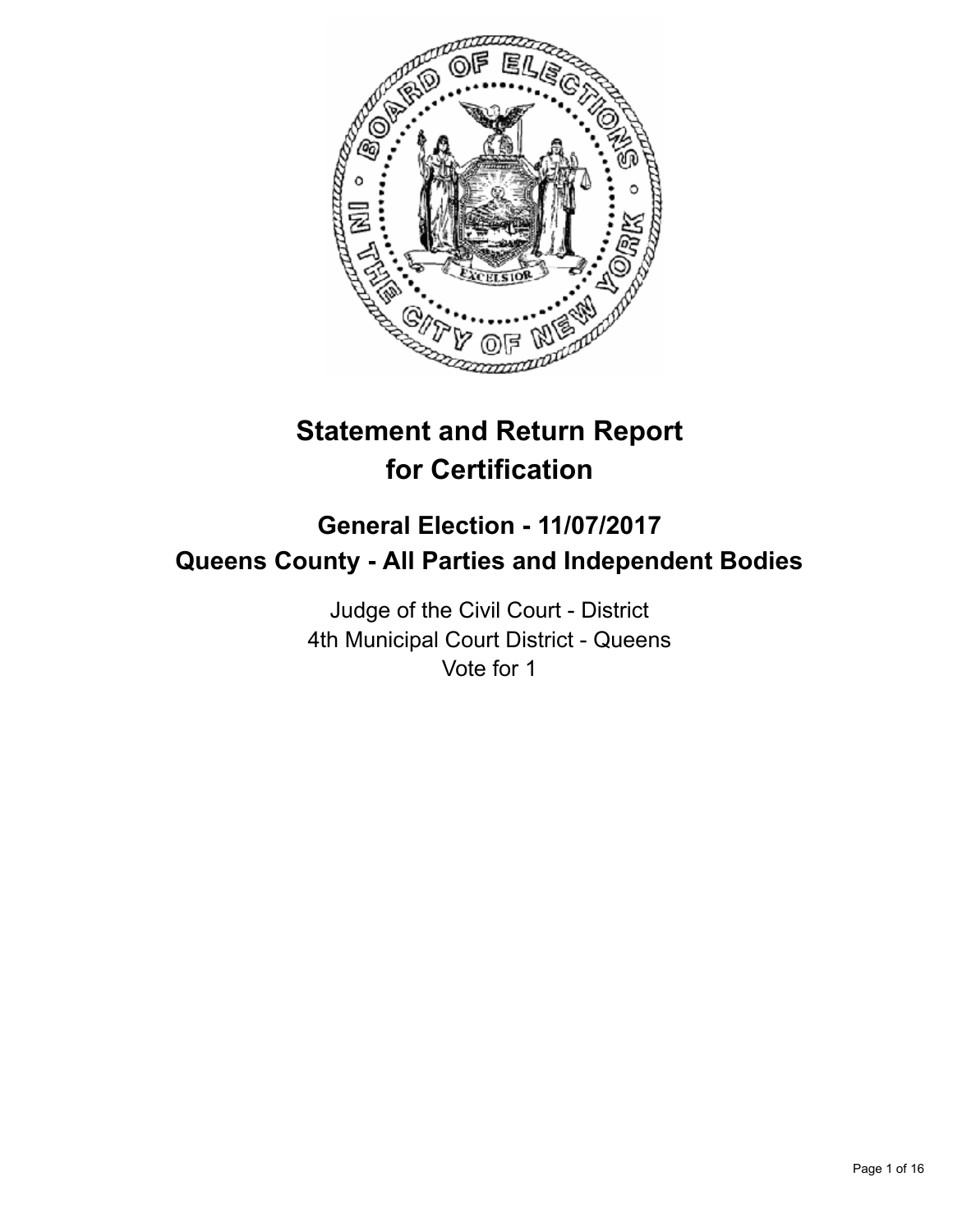

| PUBLIC COUNTER                                           | 9,620       |
|----------------------------------------------------------|-------------|
| MANUALLY COUNTED EMERGENCY                               | 0           |
| ABSENTEE / MILITARY                                      | 326         |
| <b>AFFIDAVIT</b>                                         | 74          |
| <b>Total Ballots</b>                                     | 10,020      |
| Less - Inapplicable Federal/Special Presidential Ballots | 0           |
| <b>Total Applicable Ballots</b>                          | 10,020      |
| MAURICE E. MUIR (DEMOCRATIC)                             | 7,326       |
| ADA SHENG (WRITE-IN)                                     | 1           |
| ALAN KESTENBAUM (WRITE-IN)                               | 1           |
| ALEX KATZ (WRITE-IN)                                     | 1           |
| ALFRED E. NEWMAN (WRITE-IN)                              | 1           |
| AMIT PATEL (WRITE-IN)                                    | 1           |
| ANDREW SPIROPOUIES (WRITE-IN)                            | $\mathbf 1$ |
| BILL O REILLY (WRITE-IN)                                 | 1           |
| CHARLES BENJAMIN (WRITE-IN)                              | 1           |
| DANIEL WALSH (WRITE-IN)                                  | 1           |
| DAVID WRIGHT (WRITE-IN)                                  | 1           |
| DONALD TRUMP (WRITE-IN)                                  | 1           |
| EDWARD SZCMPRUCH (WRITE-IN)                              | $\mathbf 1$ |
| EMILY HERNANDEZ (WRITE-IN)                               | 1           |
| EMMANUEL KASSARIS (WRITE-IN)                             | 1           |
| GRETA VAN SUSSTEREN (WRITE-IN)                           | 1           |
| HILLARY CLINTON (WRITE-IN)                               | 1           |
| IDISA GOLD (WRITE-IN)                                    | 1           |
| JAMES KEVINS JR (WRITE-IN)                               | 1           |
| JOEL BLUMENFELD (WRITE-IN)                               | 2           |
| JOSEPH CHIANTELLA (WRITE-IN)                             | 1           |
| JOSEPH DUBOWSKI (WRITE-IN)                               | 1           |
| JOSEPH KASPER (WRITE-IN)                                 | 1           |
| JOSEPH R. CONCANNON (WRITE-IN)                           | 2           |
| JUSTIN SHWARTZ (WRITE-IN)                                | 1           |
| KALISTA JORGENS (WRITE-IN)                               | 1           |
| LISA GREY (WRITE-IN)                                     | 1           |
| MANES KOGAN (WRITE-IN)                                   | 1           |
| MARK A. KOLDRA (WRITE-IN)                                | 1           |
| MARVIN BERKCLEY (WRITE-IN)                               | 1           |
| MICHAEL ALOSIE (WRITE-IN)                                | 1           |
| MICHAEL GOLDMAN (WRITE-IN)                               | 5           |
| MICHAEL J. FALCO (WRITE-IN)                              | 1           |
| MICKEY MOUSE (WRITE-IN)                                  | 2           |
| MICKY MOUSE (WRITE-IN)                                   | 1           |
| MIRA BIGEL (WRITE-IN)                                    | 1           |
| MOISHE PIPICK (WRITE-IN)                                 | 1           |
| NELSON EDWARD TIMKEN (WRITE-IN)                          | 1           |
| ROBERT FRIEDRICH (WRITE-IN)                              | 1           |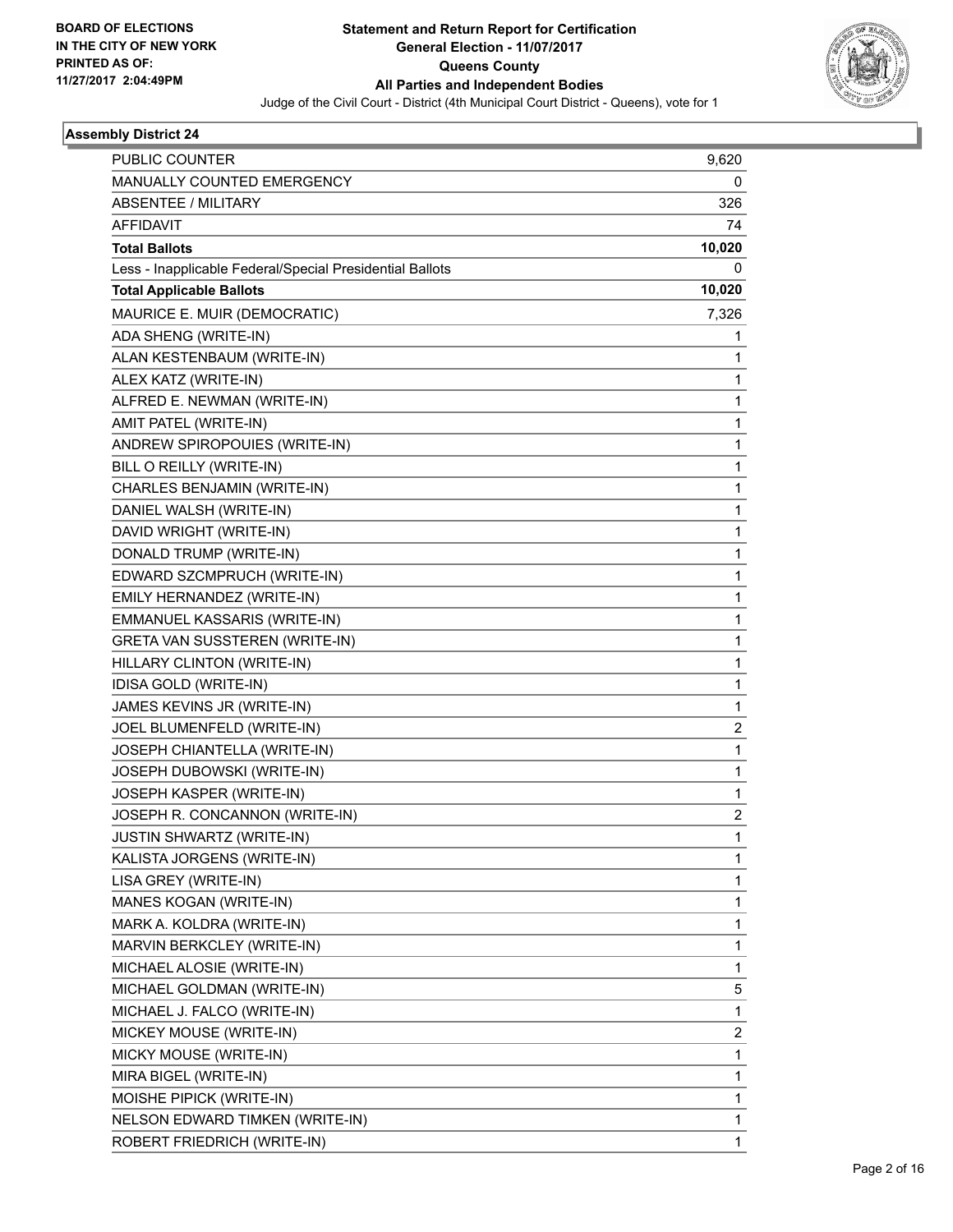

| SAM HYDE (WRITE-IN)                       |       |
|-------------------------------------------|-------|
| SLAVA HAZIN (WRITE-IN)                    |       |
| UNATTRIBUTABLE WRITE-IN (WRITE-IN)        | 19    |
| UNCOUNTED WRITE-IN PER STATUTE (WRITE-IN) |       |
| WILLIAM J HARAP (WRITE-IN)                |       |
| ZEENA ABDI (WRITE-IN)                     |       |
| <b>Total Votes</b>                        | 7,395 |
| Unrecorded                                | 2.625 |

#### **Assembly District 25**

| <b>MANUALLY COUNTED EMERGENCY</b>                        |
|----------------------------------------------------------|
|                                                          |
| ABSENTEE / MILITARY                                      |
| AFFIDAVIT                                                |
| 47<br><b>Total Ballots</b>                               |
| Less - Inapplicable Federal/Special Presidential Ballots |
| 47<br><b>Total Applicable Ballots</b>                    |
| 36<br>MAURICE E. MUIR (DEMOCRATIC)                       |
| 36<br><b>Total Votes</b>                                 |
| Unrecorded<br>11                                         |

| <b>PUBLIC COUNTER</b>                                    | 562 |
|----------------------------------------------------------|-----|
| <b>MANUALLY COUNTED EMERGENCY</b>                        | 0   |
| ABSENTEE / MILITARY                                      | 16  |
| <b>AFFIDAVIT</b>                                         |     |
| <b>Total Ballots</b>                                     | 579 |
| Less - Inapplicable Federal/Special Presidential Ballots | 0   |
| <b>Total Applicable Ballots</b>                          | 579 |
| MAURICE E. MUIR (DEMOCRATIC)                             | 381 |
| GILBERT GOTTFRIED (WRITE-IN)                             |     |
| IRA NEEDEMAN (WRITE-IN)                                  |     |
| NEIL OSHAN (WRITE-IN)                                    |     |
| UNATTRIBUTABLE WRITE-IN (WRITE-IN)                       | 2   |
| <b>Total Votes</b>                                       | 386 |
| Unrecorded                                               | 193 |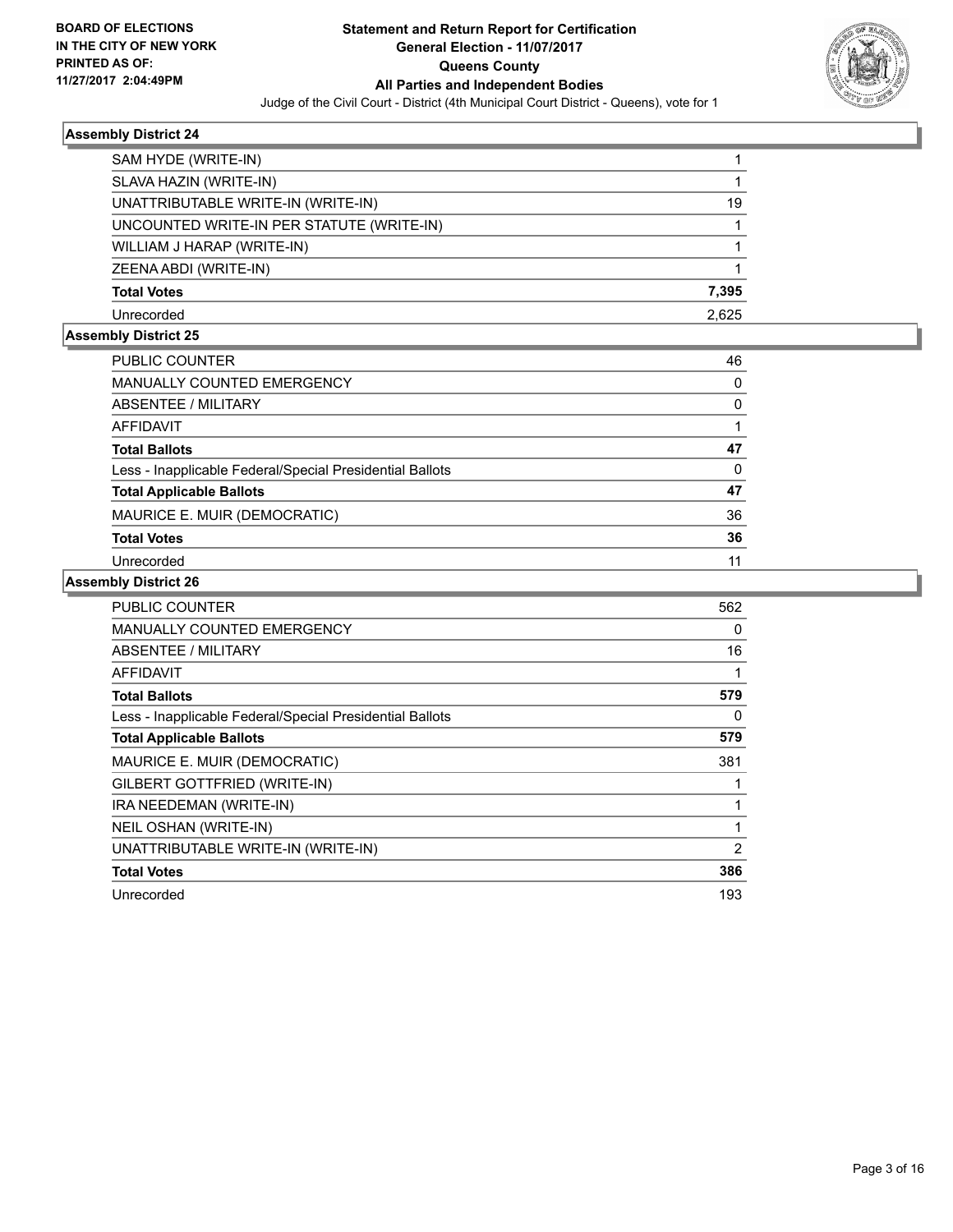

| <b>PUBLIC COUNTER</b>                                    | 4,445        |
|----------------------------------------------------------|--------------|
| MANUALLY COUNTED EMERGENCY                               | 0            |
| ABSENTEE / MILITARY                                      | 215          |
| AFFIDAVIT                                                | 67           |
| <b>Total Ballots</b>                                     | 4,727        |
| Less - Inapplicable Federal/Special Presidential Ballots | 0            |
| <b>Total Applicable Ballots</b>                          | 4,727        |
| MAURICE E. MUIR (DEMOCRATIC)                             | 3,483        |
| <b>ASHER TAUB (WRITE-IN)</b>                             | 1            |
| BARUCH SCHONFELD (WRITE-IN)                              | 1            |
| BILL COSBY (WRITE-IN)                                    | 1            |
| BURIM NAMANI (WRITE-IN)                                  | 1            |
| CHRISTOPHER BUCKLEY (WRITE-IN)                           | 1            |
| DONALD TRUMP (WRITE-IN)                                  | 3            |
| DOUGLAS COLOMBO (WRITE-IN)                               | $\mathbf{1}$ |
| <b>GARY MILL (WRITE-IN)</b>                              | 1            |
| HARVY BARRET (WRITE-IN)                                  | 1            |
| JACOB ROSENWASSER (WRITE-IN)                             | 2            |
| JAMES KEVINS JR (WRITE-IN)                               | 1            |
| JOHN T. WOODS (WRITE-IN)                                 | 1            |
| JUDGE JUDY (WRITE-IN)                                    | 1            |
| LEE CAMP (WRITE-IN)                                      | 1            |
| LOWELL RUPUPORT (WRITE-IN)                               | 1            |
| MICHAEL O'RILEY (WRITE-IN)                               | 1            |
| MIKE JOYCE (WRITE-IN)                                    | 1            |
| PETER BEADLE (WRITE-IN)                                  | 2            |
| PREET BHARARA (WRITE-IN)                                 | $\mathbf 1$  |
| ROBERT SILVERSMITH (WRITE-IN)                            | 1            |
| RUPERT V BARRY (WRITE-IN)                                | 1            |
| SCOTT AVIDON (WRITE-IN)                                  | 1            |
| SHARON ZIEGLER (WRITE-IN)                                | 1            |
| SKYLAR HORN (WRITE-IN)                                   | 1            |
| STEPHEN KYRO (WRITE-IN)                                  | 1            |
| STEVEN ROSS (WRITE-IN)                                   | 1            |
| TYRELL VENTURA (WRITE-IN)                                | 1            |
| UNATTRIBUTABLE WRITE-IN (WRITE-IN)                       | 12           |
| VALERIE BLACKWELL (WRITE-IN)                             | 1            |
| WILFRED WINFEILD HENDRON II (WRITE-IN)                   | 1            |
| WILLIAM E. CAHILL (WRITE-IN)                             | 1            |
| ZEMMA SCHECHTER (WRITE-IN)                               | 1            |
| ZOOEY MARKOWITZ (WRITE-IN)                               | $\mathbf{1}$ |
| <b>Total Votes</b>                                       | 3,531        |
| Unrecorded                                               | 1,196        |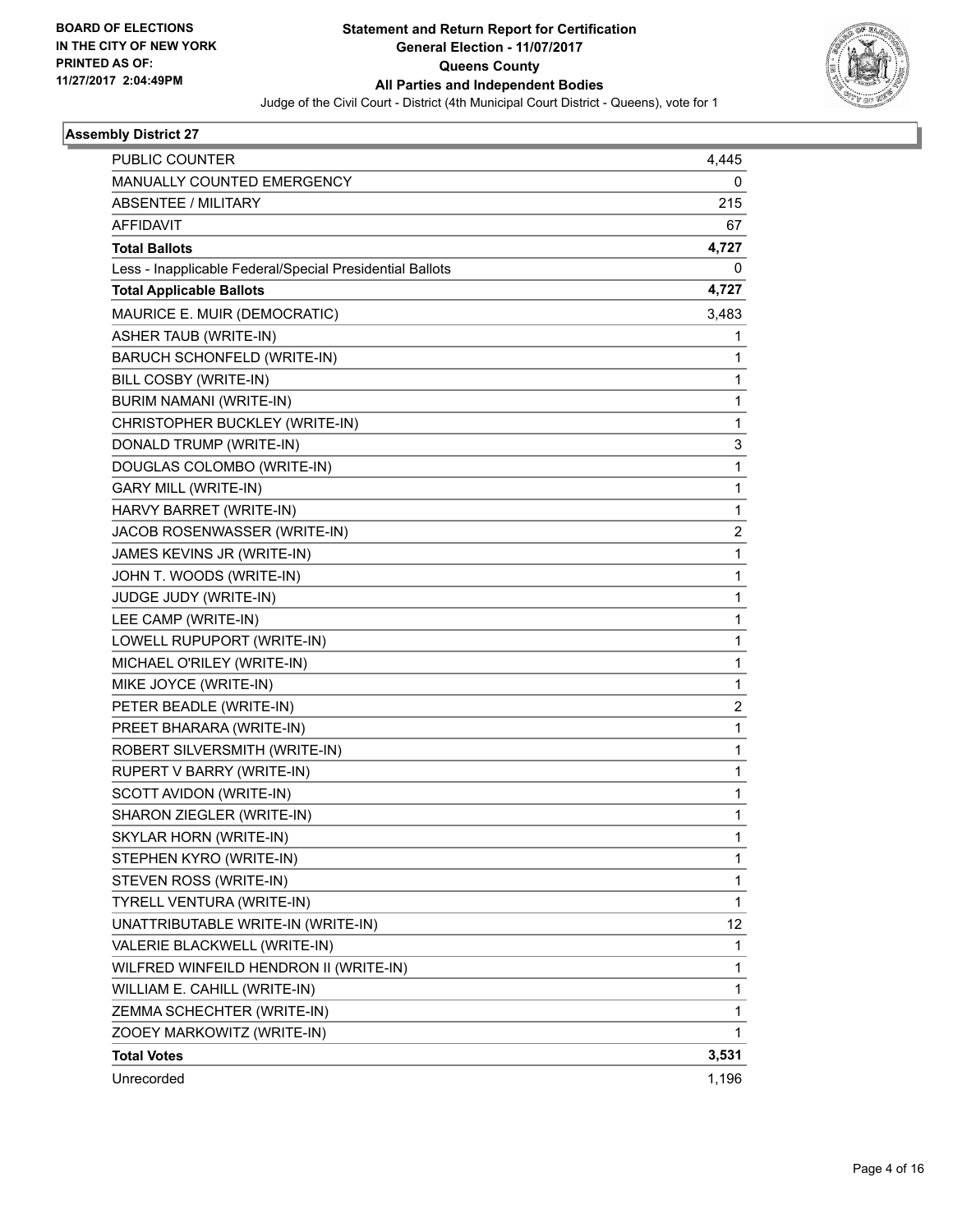

| <b>PUBLIC COUNTER</b>                                    | 5,379          |
|----------------------------------------------------------|----------------|
| MANUALLY COUNTED EMERGENCY                               | 0              |
| ABSENTEE / MILITARY                                      | 239            |
| <b>AFFIDAVIT</b>                                         | 46             |
| <b>Total Ballots</b>                                     | 5,664          |
| Less - Inapplicable Federal/Special Presidential Ballots | 0              |
| <b>Total Applicable Ballots</b>                          | 5,664          |
| MAURICE E. MUIR (DEMOCRATIC)                             | 4,014          |
| ANDREA CRAWFORD (WRITE-IN)                               | 1              |
| BERTHA BUTTS (WRITE-IN)                                  | 1              |
| <b>BO DIETL (WRITE-IN)</b>                               | 1              |
| <b>BRADLEY SKYLINO (WRITE-IN)</b>                        | 1              |
| CHRISTOPHER MURPHY (WRITE-IN)                            | $\mathbf{1}$   |
| DAVID FAUX (WRITE-IN)                                    | 1              |
| DONALD TRUMP (WRITE-IN)                                  | 2              |
| ERIC TRUMP (WRITE-IN)                                    | $\mathbf{1}$   |
| FATHER PASGANT (WRITE-IN)                                | 1              |
| HANS-PETER NOVOTNY (WRITE-IN)                            | 1              |
| JAFAR MAHMUD (WRITE-IN)                                  | $\mathbf{1}$   |
| JANE DOE (WRITE-IN)                                      | 1              |
| JEANNE PIRRO (WRITE-IN)                                  | 1              |
| JOSEF WASNER (WRITE-IN)                                  | 1              |
| JOSEPH A. CULLINA (WRITE-IN)                             | 1              |
| JOSEPH CONWAY (WRITE-IN)                                 | 1              |
| JUDITH SCHEINDLIN (WRITE-IN)                             | $\mathbf{1}$   |
| KEVIN KEETING (WRITE-IN)                                 | 1              |
| LESLIE GARDNER (WRITE-IN)                                | 1              |
| LYNN KOTLER (WRITE-IN)                                   | 1              |
| MARC FLIEDNER (WRITE-IN)                                 | 1              |
| MATTHEW HUNTER (WRITE-IN)                                | 4              |
| MICHAEL B. ALOISE (WRITE-IN)                             | $\mathbf{1}$   |
| MICHAEL BLOOMBERG (WRITE-IN)                             | $\overline{2}$ |
| NICHOLAS BAIS (WRITE-IN)                                 | 1              |
| RICHARD NIXON (WRITE-IN)                                 | 1              |
| ROBERT SPENGLER (WRITE-IN)                               | 1              |
| ROY BEAN (WRITE-IN)                                      | 1              |
| SANDRA O'CONNER (WRITE-IN)                               | 1              |
| SHARONA BAR NATAN (WRITE-IN)                             | 1              |
| SHMI KLEIN (WRITE-IN)                                    | 1              |
| STEPHAN BANNON (WRITE-IN)                                | 1              |
| TERRY COLLINS (WRITE-IN)                                 | 1              |
| THOMAS ADAMS, ESQ (WRITE-IN)                             | 1              |
| TRACY CATAPANO-FOX (WRITE-IN)                            | $\mathbf{1}$   |
| UNATTRIBUTABLE WRITE-IN (WRITE-IN)                       | 17             |
| WOODRUFF CARROLL (WRITE-IN)                              | 2              |
| <b>Total Votes</b>                                       | 4,073          |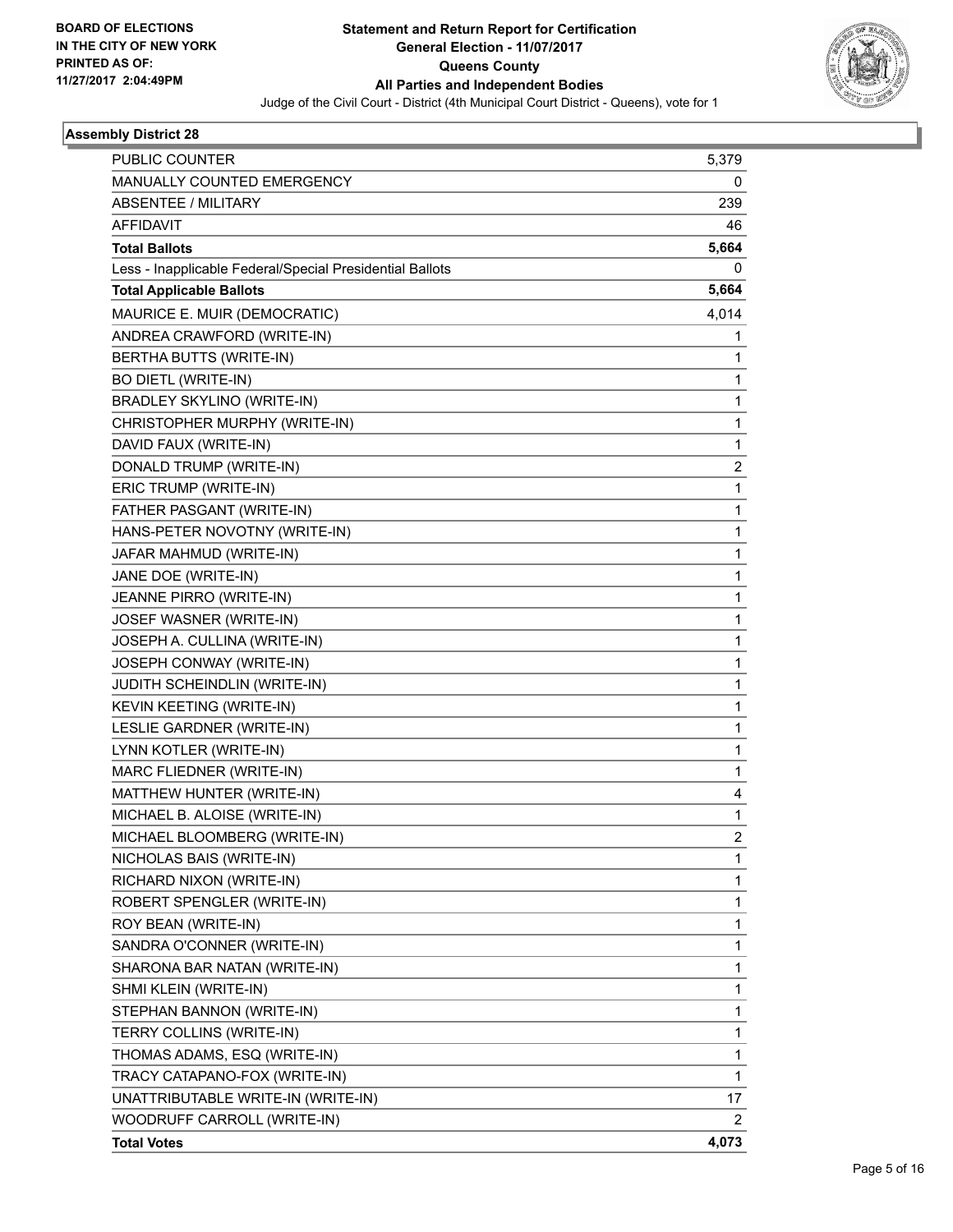

Unrecorded 1,591

| <b>PUBLIC COUNTER</b><br>18,702<br>MANUALLY COUNTED EMERGENCY<br>0<br>ABSENTEE / MILITARY<br>467<br>172<br><b>AFFIDAVIT</b><br>19,341<br><b>Total Ballots</b><br>0<br>Less - Inapplicable Federal/Special Presidential Ballots<br>19,341<br><b>Total Applicable Ballots</b><br>16,328<br>MAURICE E. MUIR (DEMOCRATIC)<br>AARON JUDGE (WRITE-IN)<br>1<br>CAROL GRAY (WRITE-IN)<br>$\mathbf{1}$<br>CHANTELLE JOHNSON (WRITE-IN)<br>$\mathbf{1}$<br>DICK GREGORY (WRITE-IN)<br>$\mathbf{1}$<br><b>DWIGHT HOWARD (WRITE-IN)</b><br>$\mathbf{1}$<br>$\mathbf{1}$<br><b>GEMAAL BROWN (WRITE-IN)</b><br>JAINOOL RAMJOHN (WRITE-IN)<br>$\mathbf{1}$<br>JOHN C WALES (WRITE-IN)<br>$\mathbf{1}$<br>$\mathbf{1}$<br>JUDGE JUDY (WRITE-IN)<br>$\mathbf{1}$<br>KEVIN GREEN (WRITE-IN)<br>$\mathbf{1}$<br>LAMINITA SCHLOP (WRITE-IN)<br>MARY A. MORRELL (WRITE-IN)<br>$\mathbf{1}$<br>MICHAEL B ALOISE (WRITE-IN)<br>$\mathbf{1}$<br>MICKEY MOUSE (WRITE-IN)<br>$\mathbf{1}$<br>ROCKY WOOLFORD (WRITE-IN)<br>$\overline{2}$<br>ROMANE ORLANDO ROBB (WRITE-IN)<br>$\mathbf{1}$<br>SHOEMIK PODDER (WRITE-IN)<br>1<br>TRICIA FRANKLIN (WRITE-IN)<br>$\mathbf{1}$<br>UNATTRIBUTABLE WRITE-IN (WRITE-IN)<br>21<br>16,368<br><b>Total Votes</b><br>Unrecorded<br>2,973 | <b>Assembly District 29</b> |  |
|-----------------------------------------------------------------------------------------------------------------------------------------------------------------------------------------------------------------------------------------------------------------------------------------------------------------------------------------------------------------------------------------------------------------------------------------------------------------------------------------------------------------------------------------------------------------------------------------------------------------------------------------------------------------------------------------------------------------------------------------------------------------------------------------------------------------------------------------------------------------------------------------------------------------------------------------------------------------------------------------------------------------------------------------------------------------------------------------------------------------------------------------------------------------------------------------------------------------------------------------------------|-----------------------------|--|
|                                                                                                                                                                                                                                                                                                                                                                                                                                                                                                                                                                                                                                                                                                                                                                                                                                                                                                                                                                                                                                                                                                                                                                                                                                                     |                             |  |
|                                                                                                                                                                                                                                                                                                                                                                                                                                                                                                                                                                                                                                                                                                                                                                                                                                                                                                                                                                                                                                                                                                                                                                                                                                                     |                             |  |
|                                                                                                                                                                                                                                                                                                                                                                                                                                                                                                                                                                                                                                                                                                                                                                                                                                                                                                                                                                                                                                                                                                                                                                                                                                                     |                             |  |
|                                                                                                                                                                                                                                                                                                                                                                                                                                                                                                                                                                                                                                                                                                                                                                                                                                                                                                                                                                                                                                                                                                                                                                                                                                                     |                             |  |
|                                                                                                                                                                                                                                                                                                                                                                                                                                                                                                                                                                                                                                                                                                                                                                                                                                                                                                                                                                                                                                                                                                                                                                                                                                                     |                             |  |
|                                                                                                                                                                                                                                                                                                                                                                                                                                                                                                                                                                                                                                                                                                                                                                                                                                                                                                                                                                                                                                                                                                                                                                                                                                                     |                             |  |
|                                                                                                                                                                                                                                                                                                                                                                                                                                                                                                                                                                                                                                                                                                                                                                                                                                                                                                                                                                                                                                                                                                                                                                                                                                                     |                             |  |
|                                                                                                                                                                                                                                                                                                                                                                                                                                                                                                                                                                                                                                                                                                                                                                                                                                                                                                                                                                                                                                                                                                                                                                                                                                                     |                             |  |
|                                                                                                                                                                                                                                                                                                                                                                                                                                                                                                                                                                                                                                                                                                                                                                                                                                                                                                                                                                                                                                                                                                                                                                                                                                                     |                             |  |
|                                                                                                                                                                                                                                                                                                                                                                                                                                                                                                                                                                                                                                                                                                                                                                                                                                                                                                                                                                                                                                                                                                                                                                                                                                                     |                             |  |
|                                                                                                                                                                                                                                                                                                                                                                                                                                                                                                                                                                                                                                                                                                                                                                                                                                                                                                                                                                                                                                                                                                                                                                                                                                                     |                             |  |
|                                                                                                                                                                                                                                                                                                                                                                                                                                                                                                                                                                                                                                                                                                                                                                                                                                                                                                                                                                                                                                                                                                                                                                                                                                                     |                             |  |
|                                                                                                                                                                                                                                                                                                                                                                                                                                                                                                                                                                                                                                                                                                                                                                                                                                                                                                                                                                                                                                                                                                                                                                                                                                                     |                             |  |
|                                                                                                                                                                                                                                                                                                                                                                                                                                                                                                                                                                                                                                                                                                                                                                                                                                                                                                                                                                                                                                                                                                                                                                                                                                                     |                             |  |
|                                                                                                                                                                                                                                                                                                                                                                                                                                                                                                                                                                                                                                                                                                                                                                                                                                                                                                                                                                                                                                                                                                                                                                                                                                                     |                             |  |
|                                                                                                                                                                                                                                                                                                                                                                                                                                                                                                                                                                                                                                                                                                                                                                                                                                                                                                                                                                                                                                                                                                                                                                                                                                                     |                             |  |
|                                                                                                                                                                                                                                                                                                                                                                                                                                                                                                                                                                                                                                                                                                                                                                                                                                                                                                                                                                                                                                                                                                                                                                                                                                                     |                             |  |
|                                                                                                                                                                                                                                                                                                                                                                                                                                                                                                                                                                                                                                                                                                                                                                                                                                                                                                                                                                                                                                                                                                                                                                                                                                                     |                             |  |
|                                                                                                                                                                                                                                                                                                                                                                                                                                                                                                                                                                                                                                                                                                                                                                                                                                                                                                                                                                                                                                                                                                                                                                                                                                                     |                             |  |
|                                                                                                                                                                                                                                                                                                                                                                                                                                                                                                                                                                                                                                                                                                                                                                                                                                                                                                                                                                                                                                                                                                                                                                                                                                                     |                             |  |
|                                                                                                                                                                                                                                                                                                                                                                                                                                                                                                                                                                                                                                                                                                                                                                                                                                                                                                                                                                                                                                                                                                                                                                                                                                                     |                             |  |
|                                                                                                                                                                                                                                                                                                                                                                                                                                                                                                                                                                                                                                                                                                                                                                                                                                                                                                                                                                                                                                                                                                                                                                                                                                                     |                             |  |
|                                                                                                                                                                                                                                                                                                                                                                                                                                                                                                                                                                                                                                                                                                                                                                                                                                                                                                                                                                                                                                                                                                                                                                                                                                                     |                             |  |
|                                                                                                                                                                                                                                                                                                                                                                                                                                                                                                                                                                                                                                                                                                                                                                                                                                                                                                                                                                                                                                                                                                                                                                                                                                                     |                             |  |
|                                                                                                                                                                                                                                                                                                                                                                                                                                                                                                                                                                                                                                                                                                                                                                                                                                                                                                                                                                                                                                                                                                                                                                                                                                                     |                             |  |
|                                                                                                                                                                                                                                                                                                                                                                                                                                                                                                                                                                                                                                                                                                                                                                                                                                                                                                                                                                                                                                                                                                                                                                                                                                                     |                             |  |
|                                                                                                                                                                                                                                                                                                                                                                                                                                                                                                                                                                                                                                                                                                                                                                                                                                                                                                                                                                                                                                                                                                                                                                                                                                                     |                             |  |
|                                                                                                                                                                                                                                                                                                                                                                                                                                                                                                                                                                                                                                                                                                                                                                                                                                                                                                                                                                                                                                                                                                                                                                                                                                                     |                             |  |
|                                                                                                                                                                                                                                                                                                                                                                                                                                                                                                                                                                                                                                                                                                                                                                                                                                                                                                                                                                                                                                                                                                                                                                                                                                                     |                             |  |

| <b>PUBLIC COUNTER</b>                                    | 4,083 |
|----------------------------------------------------------|-------|
| <b>MANUALLY COUNTED EMERGENCY</b>                        | 0     |
| ABSENTEE / MILITARY                                      | 76    |
| AFFIDAVIT                                                | 32    |
| <b>Total Ballots</b>                                     | 4,191 |
| Less - Inapplicable Federal/Special Presidential Ballots | 0     |
| <b>Total Applicable Ballots</b>                          | 4,191 |
| MAURICE E. MUIR (DEMOCRATIC)                             | 3,632 |
| ALAN KATEMAN (WRITE-IN)                                  |       |
| DAFFY DUCK (WRITE-IN)                                    |       |
| GLORIA BROWN MARSHALL (WRITE-IN)                         | 1     |
| JAMES E. ROBINSON (WRITE-IN)                             | 1     |
| <b>Total Votes</b>                                       | 3,636 |
| Unrecorded                                               | 555   |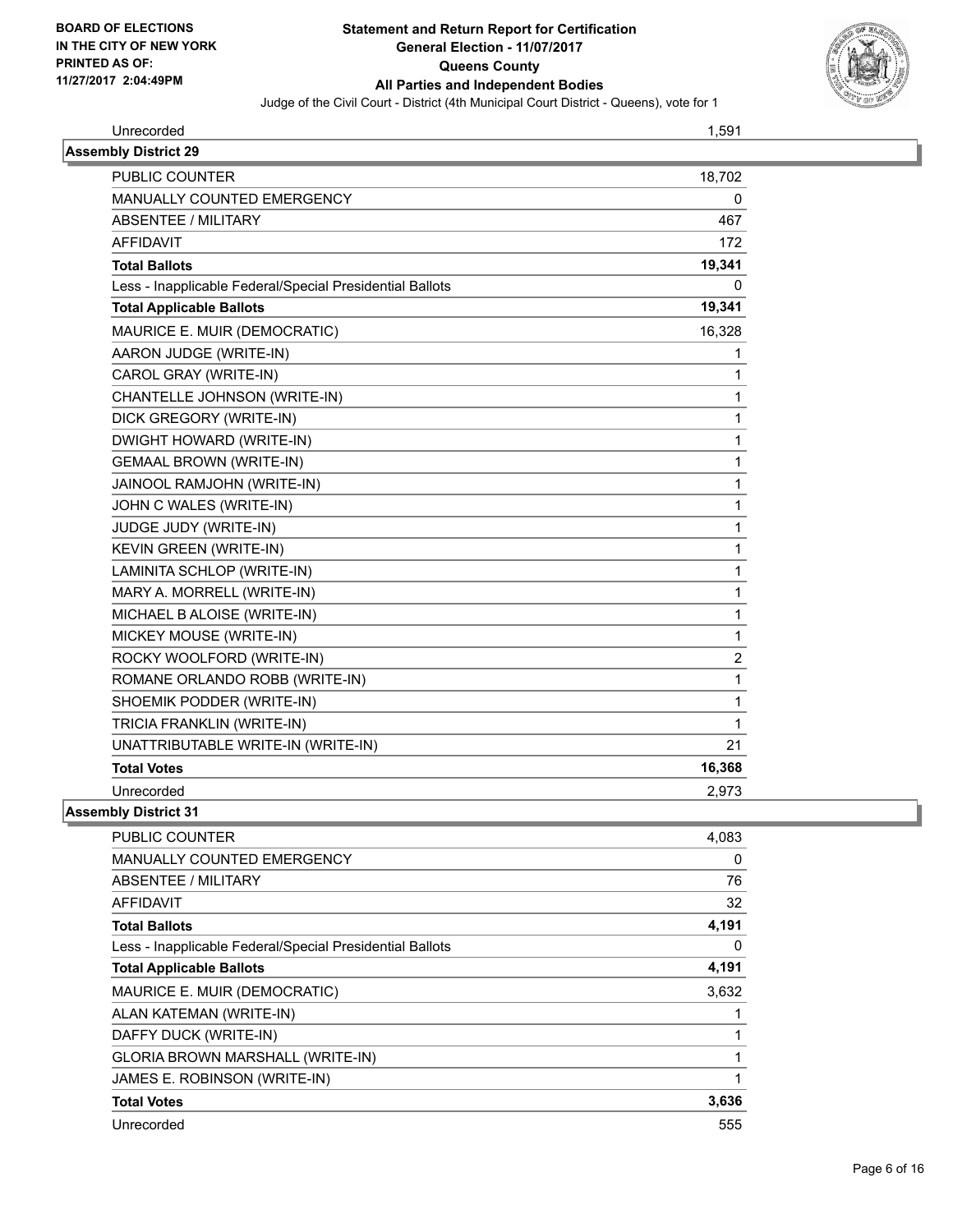

| <b>PUBLIC COUNTER</b>                                    | 16,361 |
|----------------------------------------------------------|--------|
| <b>MANUALLY COUNTED EMERGENCY</b>                        | 0      |
| <b>ABSENTEE / MILITARY</b>                               | 415    |
| <b>AFFIDAVIT</b>                                         | 168    |
| <b>Total Ballots</b>                                     | 16,944 |
| Less - Inapplicable Federal/Special Presidential Ballots | 0      |
| <b>Total Applicable Ballots</b>                          | 16,944 |
| MAURICE E. MUIR (DEMOCRATIC)                             | 13,841 |
| <b>BUTLER RICHARD (WRITE-IN)</b>                         | 1      |
| <b>CARLTON LAING (WRITE-IN)</b>                          | 1      |
| DAFFY DUCK (WRITE-IN)                                    | 1      |
| DWIGHT EISENHOWER (WRITE-IN)                             | 1      |
| ERIC ADAMS (WRITE-IN)                                    | 1      |
| JESUS CHRIST (WRITE-IN)                                  | 1      |
| JOSEPH MARTHONE (WRITE-IN)                               | 1      |
| JUDGE JUDY (WRITE-IN)                                    | 1      |
| PEDRO TEJEDA (WRITE-IN)                                  | 1      |
| RITA JOHNSON (WRITE-IN)                                  | 1      |
| RON PAUL (WRITE-IN)                                      | 1      |
| TAMMIE GORDON (WRITE-IN)                                 | 1      |
| UNATTRIBUTABLE WRITE-IN (WRITE-IN)                       | 12     |
| UNCOUNTED WRITE-IN PER STATUTE (WRITE-IN)                | 1      |
| VON DAVIS (WRITE-IN)                                     | 1      |
| WILLIE L. BAKER (WRITE-IN)                               | 1      |
| <b>Total Votes</b>                                       | 13,868 |
| Unrecorded                                               | 3,076  |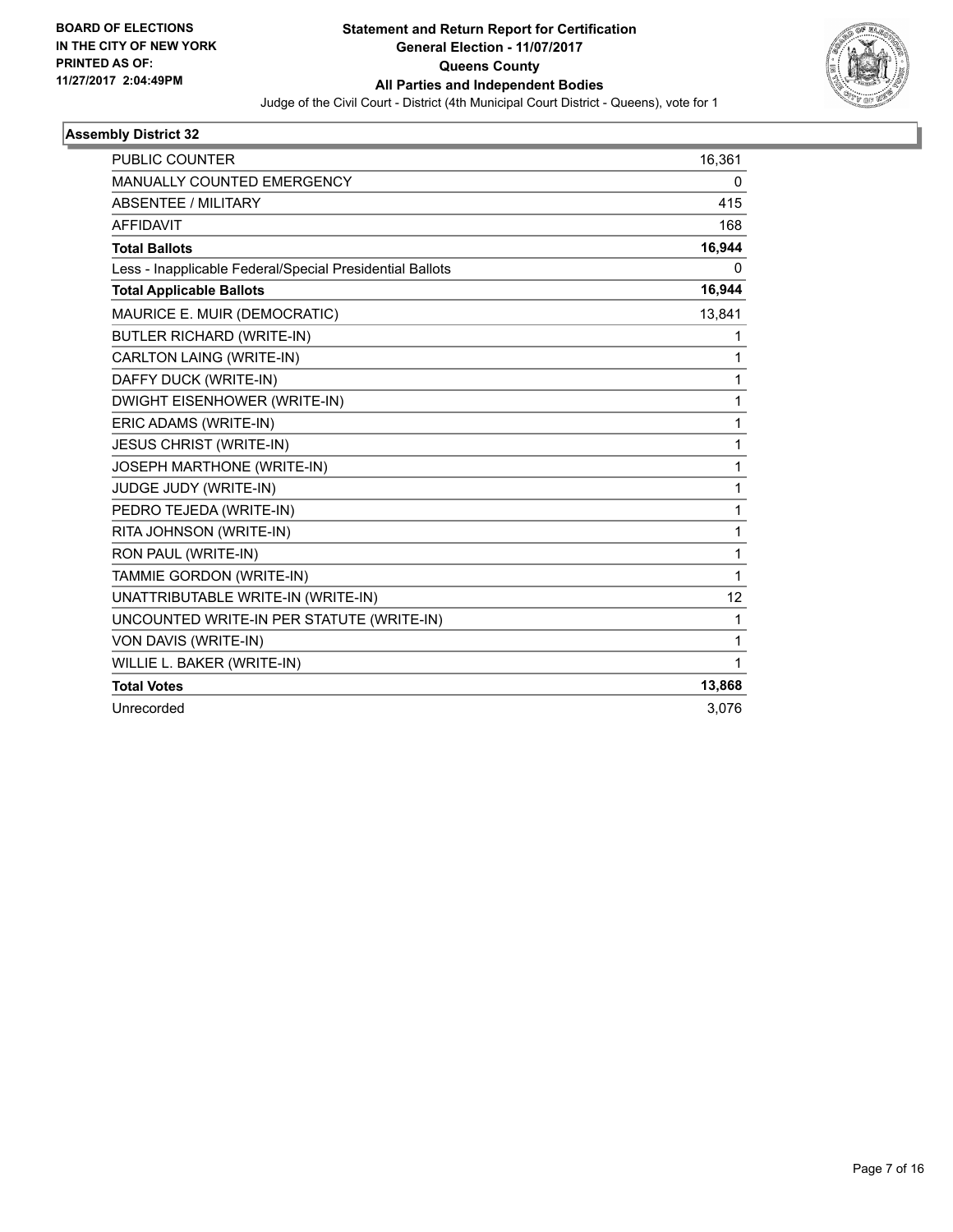

| <b>PUBLIC COUNTER</b>                                    | 21,009 |
|----------------------------------------------------------|--------|
| MANUALLY COUNTED EMERGENCY                               | 6      |
| ABSENTEE / MILITARY                                      | 473    |
| <b>AFFIDAVIT</b>                                         | 173    |
| <b>Total Ballots</b>                                     | 21,661 |
| Less - Inapplicable Federal/Special Presidential Ballots | 0      |
| <b>Total Applicable Ballots</b>                          | 21,661 |
| MAURICE E. MUIR (DEMOCRATIC)                             | 17,032 |
| ALEXANDER BARRETT (WRITE-IN)                             | 1      |
| ANDREW LAVIN (WRITE-IN)                                  | 1      |
| ANTHONY RIVERS (WRITE-IN)                                | 2      |
| ARTHUR RIVERS (WRITE-IN)                                 | 1      |
| BERNARD SORRENTINO (WRITE-IN)                            | 1      |
| <b>BO DIETL (WRITE-IN)</b>                               | 1      |
| <b>BRENDAN LYNCH (WRITE-IN)</b>                          | 1      |
| CD DEVRIES (WRITE-IN)                                    | 1      |
| CHE ALEXANDER (WRITE-IN)                                 | 1      |
| CHRISTOPHER IGLHAUT (WRITE-IN)                           | 1      |
| DAVID ELLIOT (WRITE-IN)                                  | 1      |
| DAVID N FRPENE (WRITE-IN)                                | 1      |
| DAWN KUHN (WRITE-IN)                                     | 1      |
| DENISE JOHNSON-WHITE (WRITE-IN)                          | 1      |
| DONALD TRUMP (WRITE-IN)                                  | 1      |
| EDWARD DOLAN (WRITE-IN)                                  | 1      |
| ERIC HOLDER (WRITE-IN)                                   | 1      |
| HECTOR CARABALLO (WRITE-IN)                              | 1      |
| HECTOR SANCHEZ (WRITE-IN)                                | 1      |
| JAMAN FINLEY (WRITE-IN)                                  | 1      |
| JAMES CURRAN (WRITE-IN)                                  | 1      |
| JEFF JOHNSON (WRITE-IN)                                  | 1      |
| JOE DLOW (WRITE-IN)                                      | 1      |
| JOHN CENA (WRITE-IN)                                     | 1      |
| JOHN MCCARTHY (WRITE-IN)                                 | 1      |
| JORGE RUIZ (WRITE-IN)                                    | 1      |
| JOSEPH N ZARRO (WRITE-IN)                                | 1      |
| JOSEPH SIMONELLI (WRITE-IN)                              | 1      |
| JUDY REICH (WRITE-IN)                                    | 1      |
| KELLY BRENNAN (WRITE-IN)                                 | 1      |
| KEVIN SATTERFIELD (WRITE-IN)                             | 1      |
| LARRY ELDER (WRITE-IN)                                   | 1      |
| MARC FLIEDNER (WRITE-IN)                                 | 1      |
| MATTHEW C. CAREY (WRITE-IN)                              | 1      |
| MELANIA TRUMP (WRITE-IN)                                 | 1      |
| MICHAEL LOONEY (WRITE-IN)                                | 1      |
| MICKEY MOUSE (WRITE-IN)                                  | 1      |
| MOIRA ARCHER (WRITE-IN)                                  | 1      |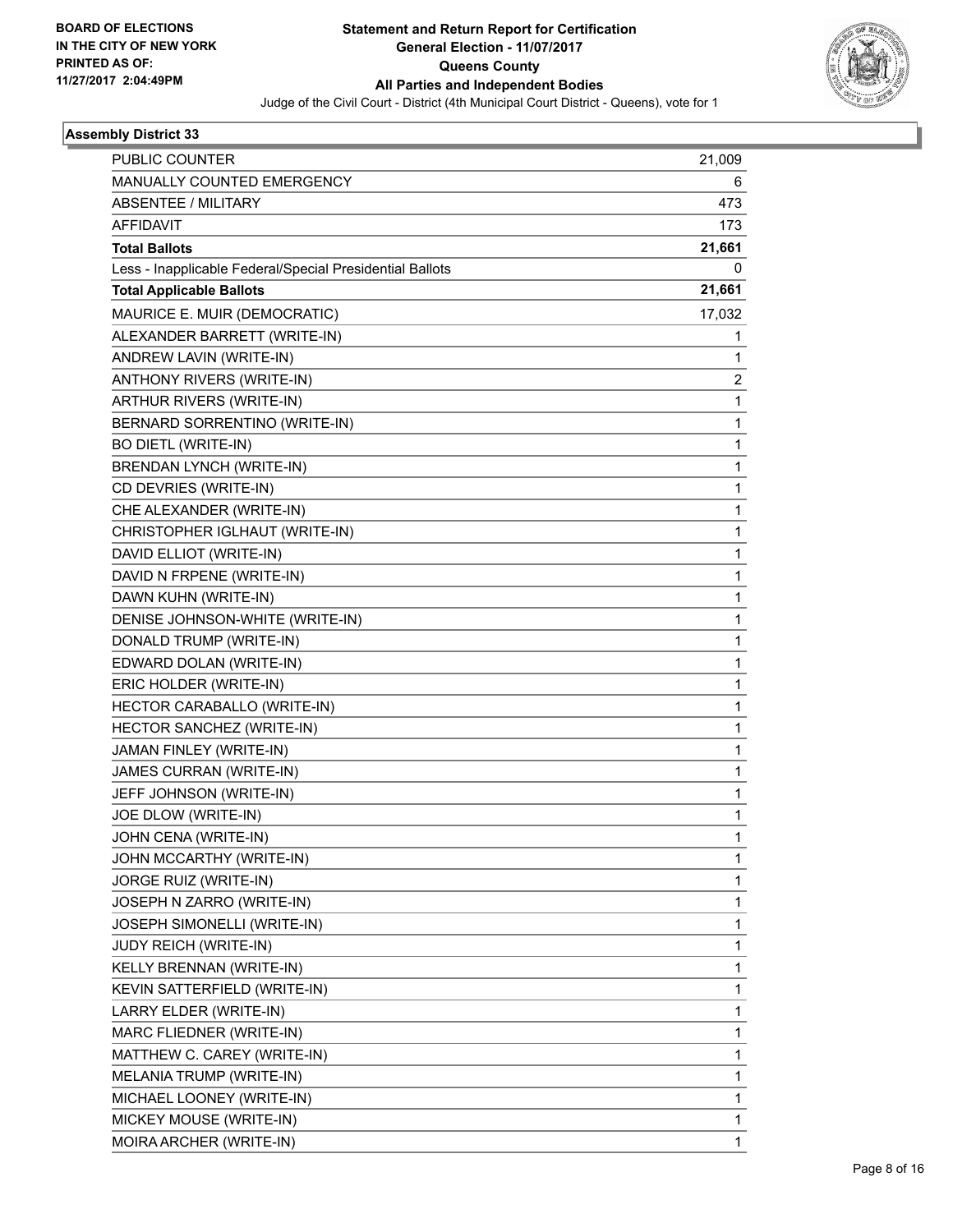

| PHILIP NELAN (WRITE-IN)            | 1      |
|------------------------------------|--------|
| PREET BHARARA (WRITE-IN)           | 1      |
| REGINALD BOOTINGTON (WRITE-IN)     |        |
| REGINALD HAMILTON (WRITE-IN)       | 1      |
| RICHARD HAZE (WRITE-IN)            |        |
| ROBBIE GOSINE (WRITE-IN)           |        |
| ROGER FEDERER (WRITE-IN)           | 1      |
| ROSE CALTABIANO (WRITE-IN)         | 1      |
| ROSETTA MORETTA (WRITE-IN)         | 1      |
| ROY BEAN (WRITE-IN)                | 1      |
| SALLY BINEY (WRITE-IN)             |        |
| SAM HYDE (WRITE-IN)                | 1      |
| TAFARI EXCELL (WRITE-IN)           | 1      |
| UNATTRIBUTABLE WRITE-IN (WRITE-IN) | 19     |
| VINCENT PULLU (WRITE-IN)           | 1      |
| WILLIAM K. KRIEGLER (WRITE-IN)     | 1      |
| WILLIAM KUNTZLER (WRITE-IN)        | 1      |
| WOODY ALLEN (WRITE-IN)             |        |
| <b>Total Votes</b>                 | 17,107 |
| Unrecorded                         | 4,554  |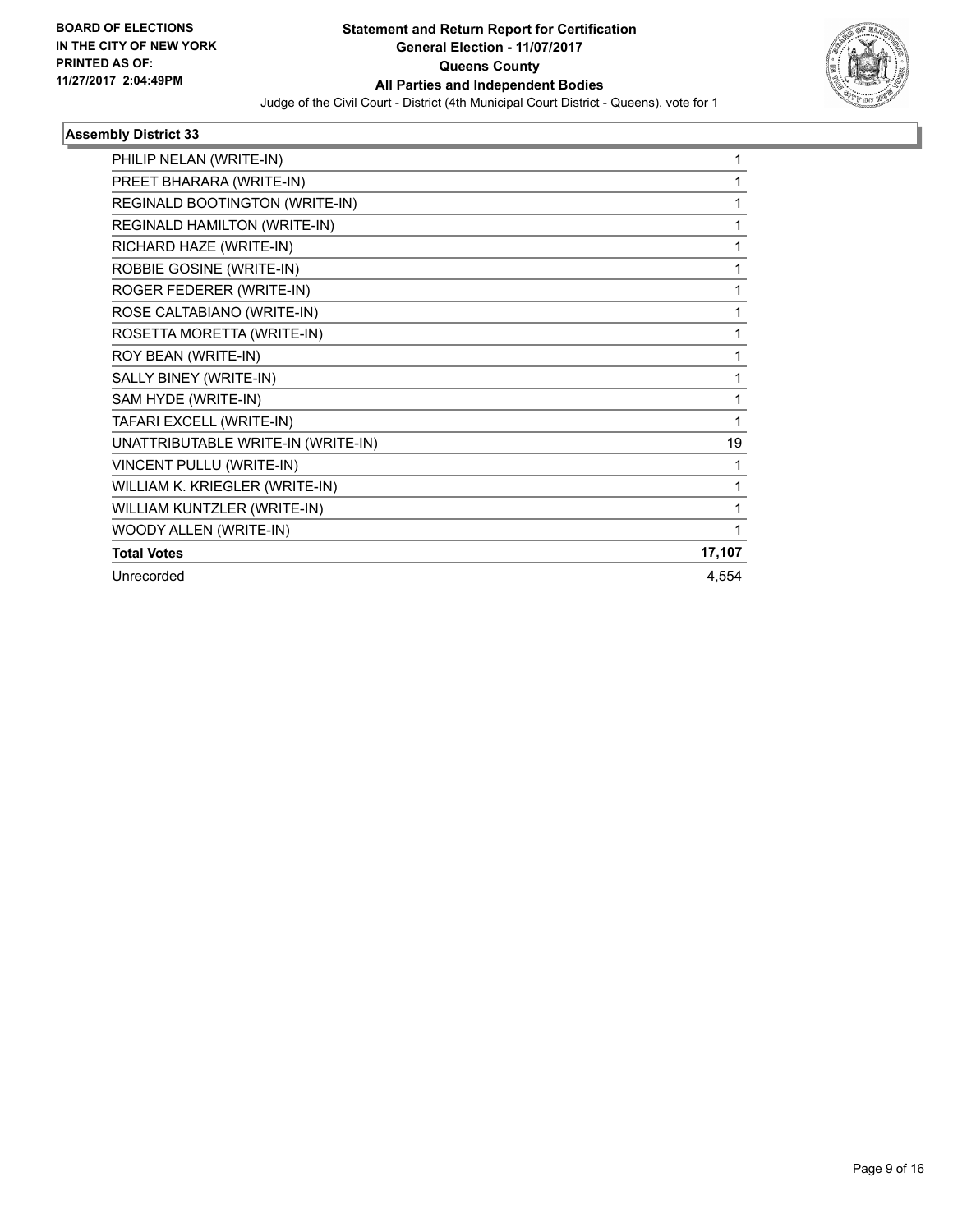

| <b>PUBLIC COUNTER</b>                                    | 3,680            |
|----------------------------------------------------------|------------------|
| MANUALLY COUNTED EMERGENCY                               | 0                |
| ABSENTEE / MILITARY                                      | 59               |
| <b>AFFIDAVIT</b>                                         | 50               |
| <b>Total Ballots</b>                                     | 3,789            |
| Less - Inapplicable Federal/Special Presidential Ballots | 0                |
| <b>Total Applicable Ballots</b>                          | 3,789            |
| MAURICE E. MUIR (DEMOCRATIC)                             | 2,583            |
| ANDY KIRKYLA (WRITE-IN)                                  | 1                |
| DONNA KIRBY (WRITE-IN)                                   | 1                |
| EDWARD WENDELL (WRITE-IN)                                | 1                |
| ELIANA PALACIAS (WRITE-IN)                               | 1                |
| JOHN SMITH (WRITE-IN)                                    | 1                |
| JUDGE WAPNER (WRITE-IN)                                  | 1                |
| MARC REISEL (WRITE-IN)                                   | 1                |
| MICHAEL B. ALOISE (WRITE-IN)                             | 1                |
| PRODIP BHOWMIK (WRITE-IN)                                | 1                |
| RUDY GIULIANI (WRITE-IN)                                 | $\boldsymbol{2}$ |
| SAMANTHA N. ALBANESE (WRITE-IN)                          | 1                |
| SAMUEL MARTINEZ (WRITE-IN)                               | 1                |
| SCOTT A. BATTAGLA (WRITE-IN)                             | 1                |
| THOMAS RIGGI (WRITE-IN)                                  | 1                |
| TIM DUGAN (WRITE-IN)                                     | 1                |
| UNATTRIBUTABLE WRITE-IN (WRITE-IN)                       | 13               |
| ZACHARY BATTAGLIA (WRITE-IN)                             | 1                |
| <b>Total Votes</b>                                       | 2,613            |
| Unrecorded                                               | 1,176            |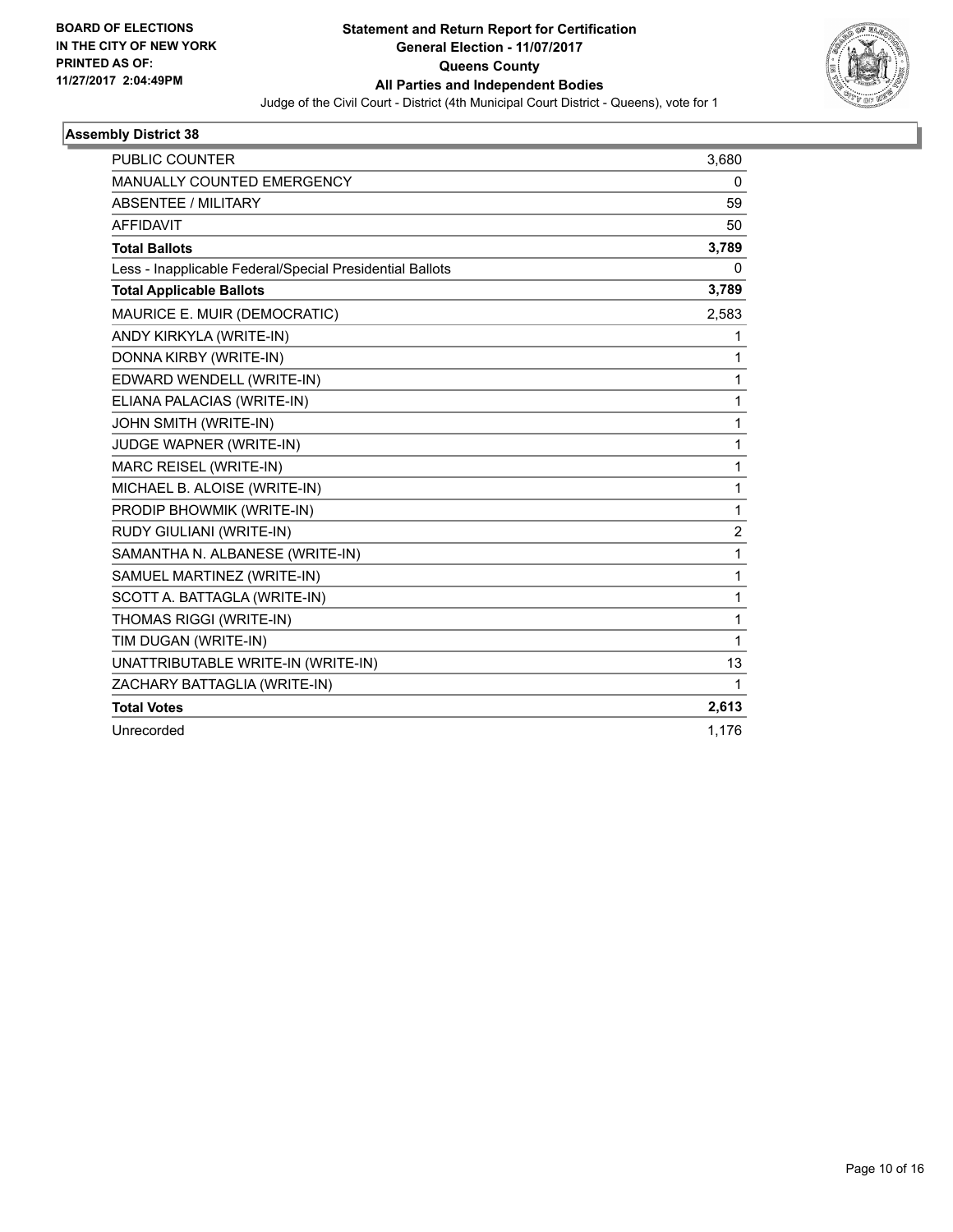

| <b>PUBLIC COUNTER</b>                                    | 83,887         |
|----------------------------------------------------------|----------------|
| <b>MANUALLY COUNTED EMERGENCY</b>                        | 6              |
| <b>ABSENTEE / MILITARY</b>                               | 2,286          |
| AFFIDAVIT                                                | 784            |
| <b>Total Ballots</b>                                     | 86,963         |
| Less - Inapplicable Federal/Special Presidential Ballots | 0              |
| <b>Total Applicable Ballots</b>                          | 86,963         |
| MAURICE E. MUIR (DEMOCRATIC)                             | 68,656         |
| AARON JUDGE (WRITE-IN)                                   | 1              |
| ADA SHENG (WRITE-IN)                                     | 1              |
| ALAN KATEMAN (WRITE-IN)                                  | 1              |
| ALAN KESTENBAUM (WRITE-IN)                               | 1              |
| ALEX KATZ (WRITE-IN)                                     | 1              |
| ALEXANDER BARRETT (WRITE-IN)                             | 1              |
| ALFRED E. NEWMAN (WRITE-IN)                              | 1              |
| AMIT PATEL (WRITE-IN)                                    | 1              |
| ANDREA CRAWFORD (WRITE-IN)                               | 1              |
| ANDREW LAVIN (WRITE-IN)                                  | 1              |
| ANDREW SPIROPOUIES (WRITE-IN)                            | 1              |
| ANDY KIRKYLA (WRITE-IN)                                  | 1              |
| ANTHONY RIVERS (WRITE-IN)                                | 2              |
| ARTHUR RIVERS (WRITE-IN)                                 | 1              |
| <b>ASHER TAUB (WRITE-IN)</b>                             | 1              |
| <b>BARUCH SCHONFELD (WRITE-IN)</b>                       | 1              |
| BERNARD SORRENTINO (WRITE-IN)                            | 1              |
| BERTHA BUTTS (WRITE-IN)                                  | 1              |
| BILL COSBY (WRITE-IN)                                    | 1              |
| BILL O REILLY (WRITE-IN)                                 | 1              |
| <b>BO DIETL (WRITE-IN)</b>                               | $\overline{c}$ |
| BRADLEY SKYLINO (WRITE-IN)                               | 1              |
| <b>BRENDAN LYNCH (WRITE-IN)</b>                          | 1              |
| BURIM NAMANI (WRITE-IN)                                  | $\mathbf{1}$   |
| BUTLER RICHARD (WRITE-IN)                                | 1              |
| CARLTON LAING (WRITE-IN)                                 | 1              |
| CAROL GRAY (WRITE-IN)                                    | 1              |
| CD DEVRIES (WRITE-IN)                                    | 1              |
| CHANTELLE JOHNSON (WRITE-IN)                             | 1              |
| CHARLES BENJAMIN (WRITE-IN)                              | 1              |
| CHE ALEXANDER (WRITE-IN)                                 | 1              |
| CHRISTOPHER BUCKLEY (WRITE-IN)                           | 1              |
| CHRISTOPHER IGLHAUT (WRITE-IN)                           | 1              |
| CHRISTOPHER MURPHY (WRITE-IN)                            | 1              |
| DAFFY DUCK (WRITE-IN)                                    | 2              |
| DANIEL WALSH (WRITE-IN)                                  | 1              |
| DAVID ELLIOT (WRITE-IN)                                  | 1              |
| DAVID FAUX (WRITE-IN)                                    | 1              |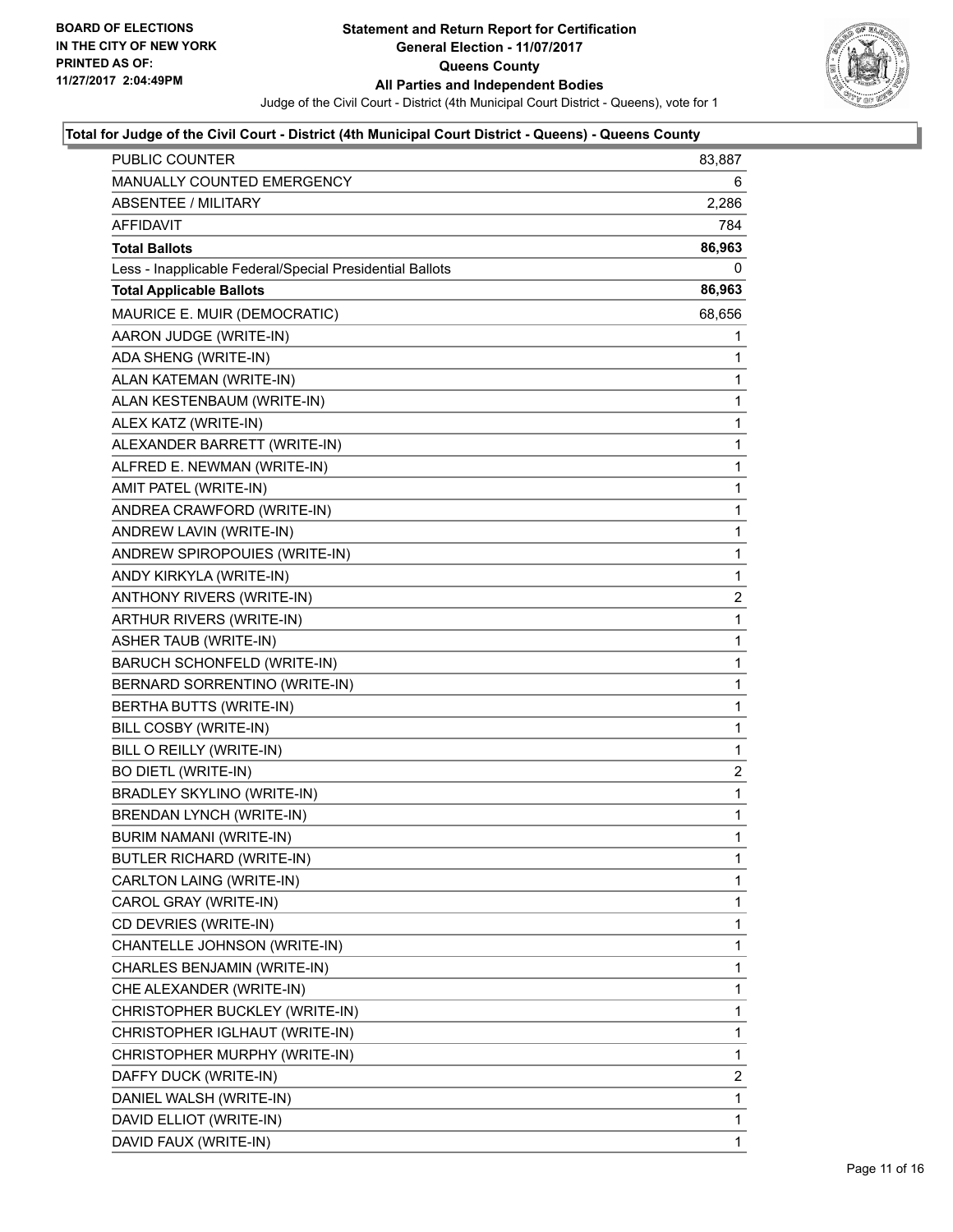

| DAVID N FRPENE (WRITE-IN)             | 1              |
|---------------------------------------|----------------|
| DAVID WRIGHT (WRITE-IN)               | 1              |
| DAWN KUHN (WRITE-IN)                  | 1              |
| DENISE JOHNSON-WHITE (WRITE-IN)       | 1              |
| DICK GREGORY (WRITE-IN)               | 1              |
| DONALD TRUMP (WRITE-IN)               | 7              |
| DONNA KIRBY (WRITE-IN)                | 1              |
| DOUGLAS COLOMBO (WRITE-IN)            | 1              |
| DWIGHT EISENHOWER (WRITE-IN)          | 1              |
| DWIGHT HOWARD (WRITE-IN)              | 1              |
| EDWARD DOLAN (WRITE-IN)               | 1              |
| EDWARD SZCMPRUCH (WRITE-IN)           | 1              |
| EDWARD WENDELL (WRITE-IN)             | 1              |
| ELIANA PALACIAS (WRITE-IN)            | 1              |
| EMILY HERNANDEZ (WRITE-IN)            | 1              |
| EMMANUEL KASSARIS (WRITE-IN)          | 1              |
| ERIC ADAMS (WRITE-IN)                 | 1              |
| ERIC HOLDER (WRITE-IN)                | 1              |
| ERIC TRUMP (WRITE-IN)                 | 1              |
| FATHER PASGANT (WRITE-IN)             | 1              |
| <b>GARY MILL (WRITE-IN)</b>           | 1              |
| <b>GEMAAL BROWN (WRITE-IN)</b>        | 1              |
| GILBERT GOTTFRIED (WRITE-IN)          | 1              |
| GLORIA BROWN MARSHALL (WRITE-IN)      | 1              |
| <b>GRETA VAN SUSSTEREN (WRITE-IN)</b> | 1              |
| HANS-PETER NOVOTNY (WRITE-IN)         | 1              |
| HARVY BARRET (WRITE-IN)               | 1              |
| HECTOR CARABALLO (WRITE-IN)           | 1              |
| HECTOR SANCHEZ (WRITE-IN)             | 1              |
| HILLARY CLINTON (WRITE-IN)            | 1              |
| <b>IDISA GOLD (WRITE-IN)</b>          | 1              |
| IRA NEEDEMAN (WRITE-IN)               | 1              |
| JACOB ROSENWASSER (WRITE-IN)          | 2              |
| JAFAR MAHMUD (WRITE-IN)               | 1              |
| JAINOOL RAMJOHN (WRITE-IN)            | 1              |
| JAMAN FINLEY (WRITE-IN)               | 1              |
| JAMES CURRAN (WRITE-IN)               | 1              |
| JAMES E. ROBINSON (WRITE-IN)          | 1              |
| JAMES KEVINS JR (WRITE-IN)            | $\mathbf{2}$   |
| JANE DOE (WRITE-IN)                   | 1              |
| JEANNE PIRRO (WRITE-IN)               | 1              |
| JEFF JOHNSON (WRITE-IN)               | 1              |
| <b>JESUS CHRIST (WRITE-IN)</b>        | 1              |
| JOE DLOW (WRITE-IN)                   | 1              |
| JOEL BLUMENFELD (WRITE-IN)            | $\overline{2}$ |
| JOHN C WALES (WRITE-IN)               | $\mathbf 1$    |
|                                       |                |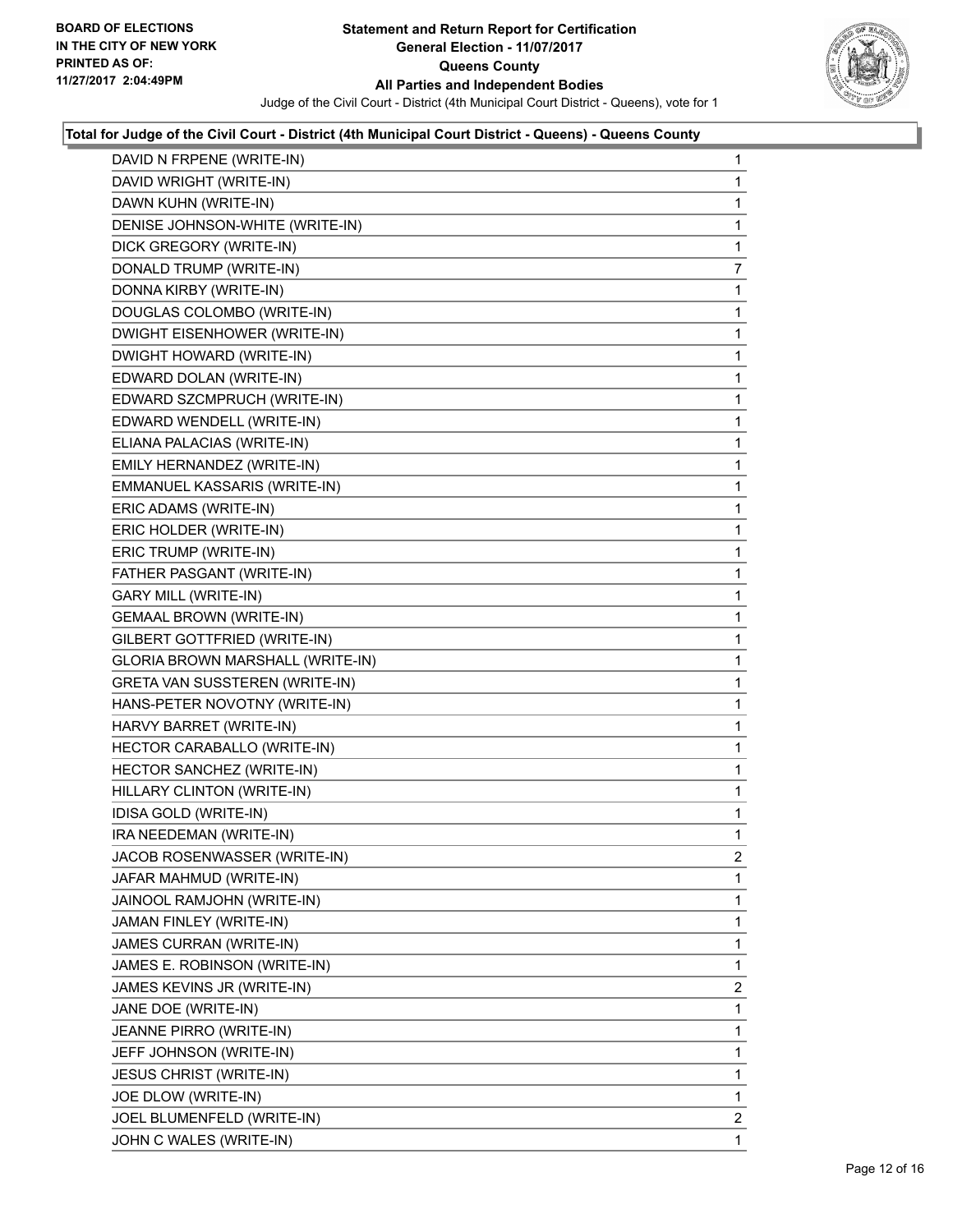

| JOHN CENA (WRITE-IN)             | 1              |
|----------------------------------|----------------|
| JOHN MCCARTHY (WRITE-IN)         | 1              |
| JOHN SMITH (WRITE-IN)            | 1              |
| JOHN T. WOODS (WRITE-IN)         | 1              |
| JORGE RUIZ (WRITE-IN)            | 1              |
| JOSEF WASNER (WRITE-IN)          | 1              |
| JOSEPH A. CULLINA (WRITE-IN)     | 1              |
| JOSEPH CHIANTELLA (WRITE-IN)     | 1              |
| JOSEPH CONWAY (WRITE-IN)         | 1              |
| JOSEPH DUBOWSKI (WRITE-IN)       | 1              |
| JOSEPH KASPER (WRITE-IN)         | 1              |
| JOSEPH MARTHONE (WRITE-IN)       | 1              |
| JOSEPH N ZARRO (WRITE-IN)        | 1              |
| JOSEPH R. CONCANNON (WRITE-IN)   | $\overline{c}$ |
| JOSEPH SIMONELLI (WRITE-IN)      | 1              |
| JUDGE JUDY (WRITE-IN)            | 3              |
| JUDGE WAPNER (WRITE-IN)          | 1              |
| JUDITH SCHEINDLIN (WRITE-IN)     | 1              |
| JUDY REICH (WRITE-IN)            | 1              |
| <b>JUSTIN SHWARTZ (WRITE-IN)</b> | 1              |
| KALISTA JORGENS (WRITE-IN)       | 1              |
| KELLY BRENNAN (WRITE-IN)         | 1              |
| KEVIN GREEN (WRITE-IN)           | 1              |
| KEVIN KEETING (WRITE-IN)         | 1              |
| KEVIN SATTERFIELD (WRITE-IN)     | 1              |
| LAMINITA SCHLOP (WRITE-IN)       | 1              |
| LARRY ELDER (WRITE-IN)           | 1              |
| LEE CAMP (WRITE-IN)              | 1              |
| LESLIE GARDNER (WRITE-IN)        | 1              |
| LISA GREY (WRITE-IN)             | 1              |
| LOWELL RUPUPORT (WRITE-IN)       | 1              |
| LYNN KOTLER (WRITE-IN)           | 1              |
| MANES KOGAN (WRITE-IN)           | 1              |
| MARC FLIEDNER (WRITE-IN)         | $\overline{2}$ |
| MARC REISEL (WRITE-IN)           | 1              |
| MARK A. KOLDRA (WRITE-IN)        | 1              |
| MARVIN BERKCLEY (WRITE-IN)       | 1              |
| MARY A. MORRELL (WRITE-IN)       | 1              |
| MATTHEW C. CAREY (WRITE-IN)      | 1              |
| MATTHEW HUNTER (WRITE-IN)        | 4              |
| MELANIA TRUMP (WRITE-IN)         | 1              |
| MICHAEL ALOSIE (WRITE-IN)        | 1              |
| MICHAEL B ALOISE (WRITE-IN)      | 1              |
| MICHAEL B. ALOISE (WRITE-IN)     | 2              |
| MICHAEL BLOOMBERG (WRITE-IN)     | 2              |
| MICHAEL GOLDMAN (WRITE-IN)       | 5              |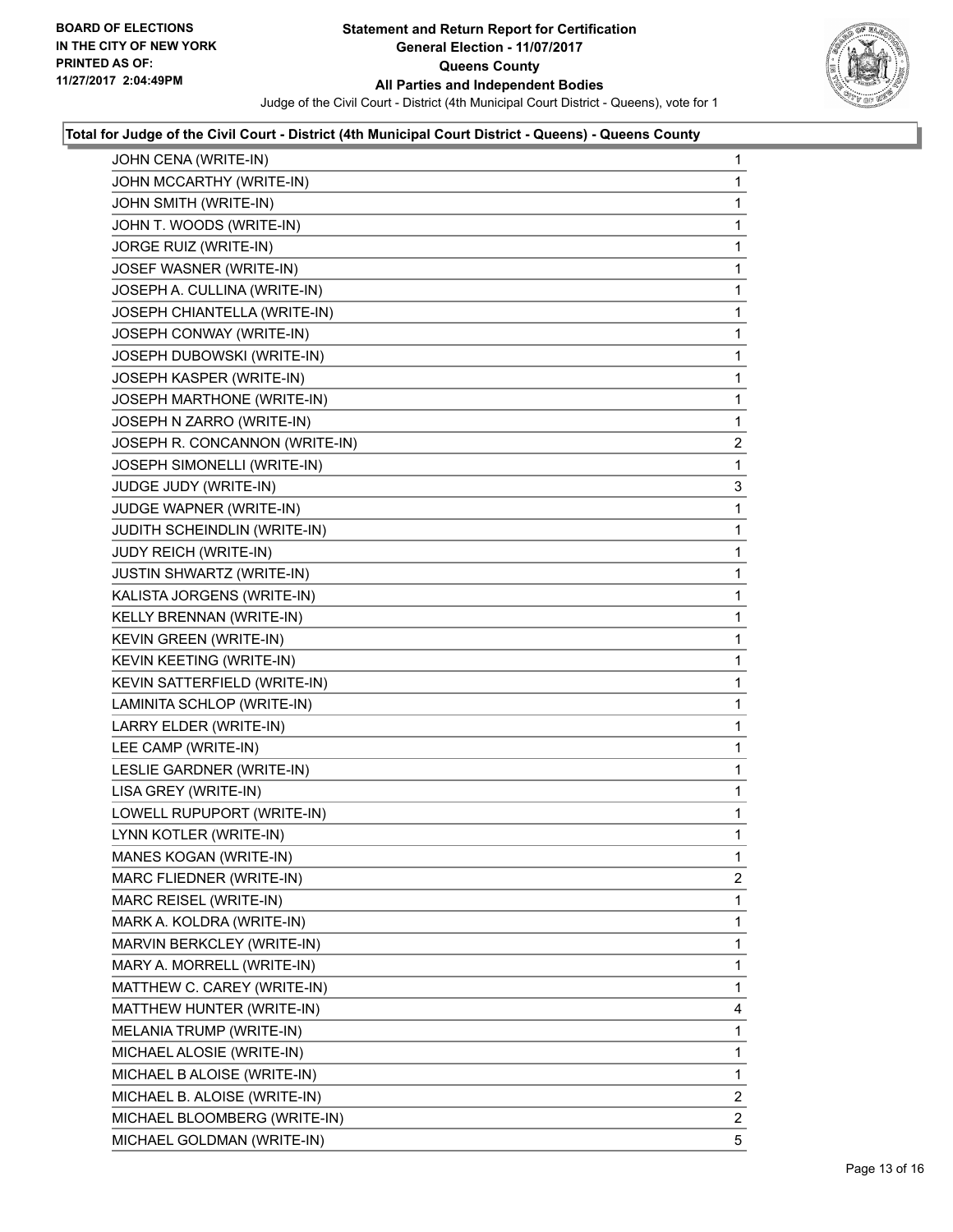

| MICHAEL J. FALCO (WRITE-IN)     | 1              |
|---------------------------------|----------------|
| MICHAEL LOONEY (WRITE-IN)       | 1              |
| MICHAEL O'RILEY (WRITE-IN)      | 1              |
| MICKEY MOUSE (WRITE-IN)         | 4              |
| MICKY MOUSE (WRITE-IN)          | 1              |
| MIKE JOYCE (WRITE-IN)           | 1              |
| MIRA BIGEL (WRITE-IN)           | 1              |
| MOIRA ARCHER (WRITE-IN)         | 1              |
| MOISHE PIPICK (WRITE-IN)        | 1              |
| <b>NEIL OSHAN (WRITE-IN)</b>    | 1              |
| NELSON EDWARD TIMKEN (WRITE-IN) | 1              |
| NICHOLAS BAIS (WRITE-IN)        | 1              |
| PEDRO TEJEDA (WRITE-IN)         | 1              |
| PETER BEADLE (WRITE-IN)         | $\overline{c}$ |
| PHILIP NELAN (WRITE-IN)         | 1              |
| PREET BHARARA (WRITE-IN)        | 2              |
| PRODIP BHOWMIK (WRITE-IN)       | 1              |
| REGINALD BOOTINGTON (WRITE-IN)  | 1              |
| REGINALD HAMILTON (WRITE-IN)    | 1              |
| RICHARD HAZE (WRITE-IN)         | 1              |
| RICHARD NIXON (WRITE-IN)        | 1              |
| RITA JOHNSON (WRITE-IN)         | 1              |
| ROBBIE GOSINE (WRITE-IN)        | 1              |
| ROBERT FRIEDRICH (WRITE-IN)     | 1              |
| ROBERT SILVERSMITH (WRITE-IN)   | 1              |
| ROBERT SPENGLER (WRITE-IN)      | 1              |
| ROCKY WOOLFORD (WRITE-IN)       | $\overline{c}$ |
| ROGER FEDERER (WRITE-IN)        | 1              |
| ROMANE ORLANDO ROBB (WRITE-IN)  | 1              |
| RON PAUL (WRITE-IN)             | 1              |
| ROSE CALTABIANO (WRITE-IN)      | 1              |
| ROSETTA MORETTA (WRITE-IN)      | 1              |
| ROY BEAN (WRITE-IN)             | 2              |
| RUDY GIULIANI (WRITE-IN)        | 2              |
| RUPERT V BARRY (WRITE-IN)       | 1              |
| SALLY BINEY (WRITE-IN)          | 1              |
| SAM HYDE (WRITE-IN)             | $\overline{2}$ |
| SAMANTHA N. ALBANESE (WRITE-IN) | 1              |
| SAMUEL MARTINEZ (WRITE-IN)      | 1              |
| SANDRA O'CONNER (WRITE-IN)      | 1              |
| SCOTT A. BATTAGLA (WRITE-IN)    | 1              |
| SCOTT AVIDON (WRITE-IN)         | 1              |
| SHARON ZIEGLER (WRITE-IN)       | 1              |
| SHARONA BAR NATAN (WRITE-IN)    | 1              |
| SHMI KLEIN (WRITE-IN)           | 1              |
| SHOEMIK PODDER (WRITE-IN)       | 1              |
|                                 |                |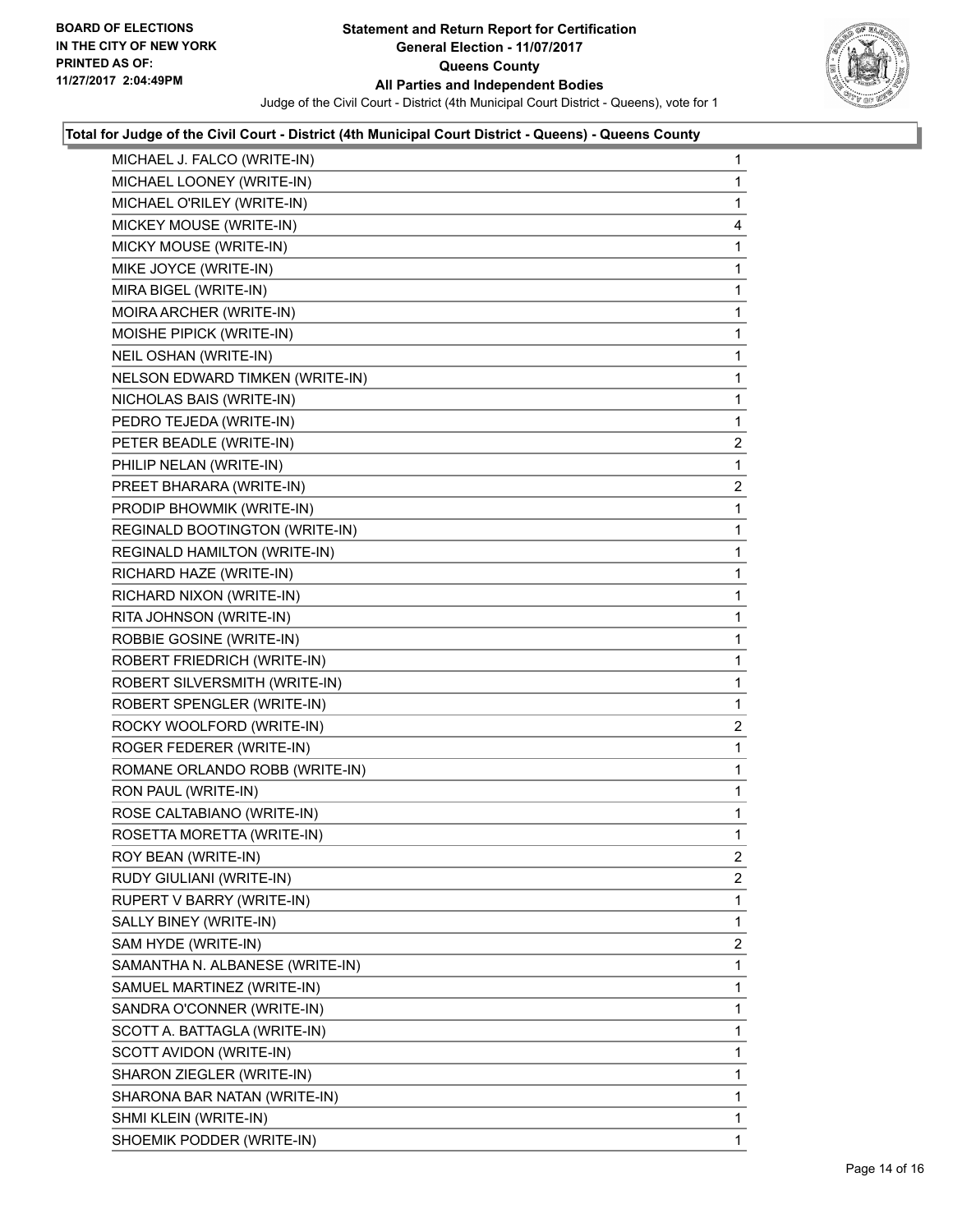

| SKYLAR HORN (WRITE-IN)                    | $\mathbf{1}$   |
|-------------------------------------------|----------------|
| SLAVA HAZIN (WRITE-IN)                    | $\mathbf{1}$   |
| STEPHAN BANNON (WRITE-IN)                 | 1              |
| STEPHEN KYRO (WRITE-IN)                   | 1              |
| STEVEN ROSS (WRITE-IN)                    | 1              |
| TAFARI EXCELL (WRITE-IN)                  | 1              |
| TAMMIE GORDON (WRITE-IN)                  | 1              |
| TERRY COLLINS (WRITE-IN)                  | 1              |
| THOMAS ADAMS, ESQ (WRITE-IN)              | 1              |
| THOMAS RIGGI (WRITE-IN)                   | 1              |
| TIM DUGAN (WRITE-IN)                      | 1              |
| TRACY CATAPANO-FOX (WRITE-IN)             | 1              |
| TRICIA FRANKLIN (WRITE-IN)                | 1              |
| TYRELL VENTURA (WRITE-IN)                 | 1              |
| UNATTRIBUTABLE WRITE-IN (WRITE-IN)        | 115            |
| UNCOUNTED WRITE-IN PER STATUTE (WRITE-IN) | 2              |
| VALERIE BLACKWELL (WRITE-IN)              | 1              |
| VINCENT PULLU (WRITE-IN)                  | 1              |
| VON DAVIS (WRITE-IN)                      | 1              |
| WILFRED WINFEILD HENDRON II (WRITE-IN)    | 1              |
| WILLIAM E. CAHILL (WRITE-IN)              | 1              |
| WILLIAM J HARAP (WRITE-IN)                | 1              |
| WILLIAM K. KRIEGLER (WRITE-IN)            | 1              |
| WILLIAM KUNTZLER (WRITE-IN)               | 1              |
| WILLIE L. BAKER (WRITE-IN)                | 1              |
| WOODRUFF CARROLL (WRITE-IN)               | $\overline{2}$ |
| WOODY ALLEN (WRITE-IN)                    | 1              |
| ZACHARY BATTAGLIA (WRITE-IN)              | 1              |
| ZEENA ABDI (WRITE-IN)                     | 1              |
| ZEMMA SCHECHTER (WRITE-IN)                | 1              |
| ZOOEY MARKOWITZ (WRITE-IN)                | 1              |
| <b>Total Votes</b>                        | 69,013         |
| Unrecorded                                | 17,950         |